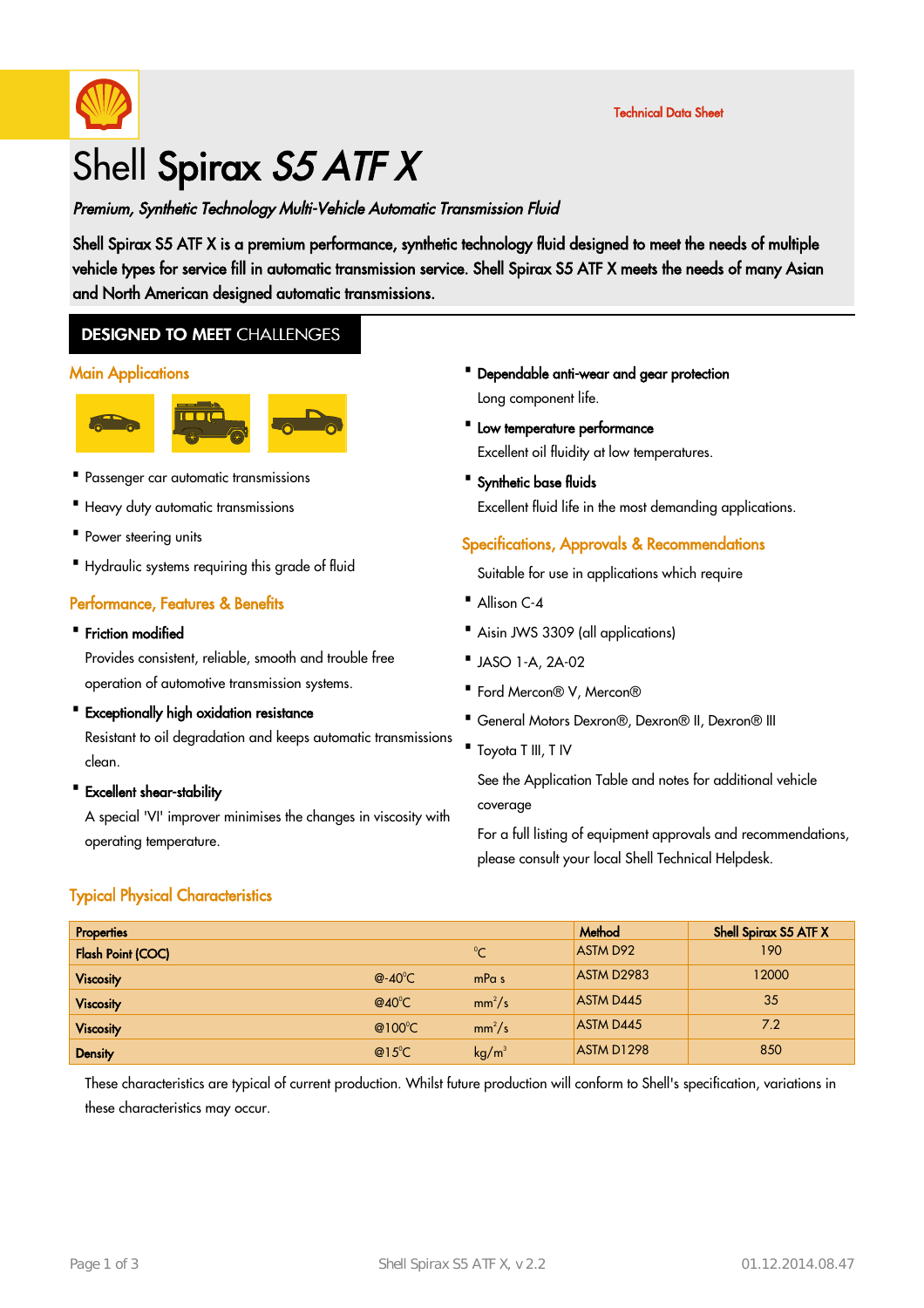## Application Table

Spirax S5 ATF-X is suitable for use in the following:

| Manufacturer  | <b>Fluid Specification</b>                             | Manufacturer    | <b>Fluid Specification</b>                             |
|---------------|--------------------------------------------------------|-----------------|--------------------------------------------------------|
| Aisin         | JWS 3309                                               | Mercedes-Benz   | Pre-1996                                               |
| Allison       | C <sub>4</sub>                                         | Mini            | 83 2 0 402 42                                          |
| Audi          | G 055 025-A2                                           | Mitsubishi      | Diamond SP-II                                          |
| Audi          | G 052 162-A1                                           | Mitsubishi      | Diamond SP-III                                         |
| <b>BMW</b>    | LA2634, ETL-7045E                                      | Nissan/Infiniti | Matic-D                                                |
| <b>BMW</b>    | LT71141                                                | Nissan/Infiniti | Matic-J (Note 3)                                       |
| Fiat          | 9.55550 AV                                             | Nissan/Infiniti | Matic-K                                                |
| Ford          | <b>MERCON</b>                                          | Porshe          | JWS 3309 (Cayenne)                                     |
| Ford          | <b>MERCON V</b>                                        | Saab            | JWS 3309 and 5 Speed Automatics,<br>Transmax J, TIV    |
| Ford          | M2C138-CJ                                              | Scion           | T-II, T-III, T-IV                                      |
| Ford          | M2C166-H                                               | Subaru          | ATF                                                    |
| Ford          | M2C202-B                                               | Subaru          | ATF-HP                                                 |
| Ford          | WSS-M2C924-A (JWS 3309 in Five<br>Hundred and Montego) | Suzuki          | Dexron III                                             |
| Ford          | M2C922-A1                                              | Texaco          | ETL-7045E, N402                                        |
| <b>GM</b>     | Type A, Suffix A                                       | Toyota          | Type T-II                                              |
| GM/Saturn     | 9986195 (JWS 3309)                                     | Toyota          | Type T-III, and where a Dexron III fluid is<br>allowed |
| <b>GM</b>     | <b>DEXRON</b>                                          | Toyota/Lexus    | Type T-IV                                              |
| <b>GM</b>     | <b>DEXRON-II</b>                                       | Voith           | 55.6335.32 (G607, G1363) Voith DIWA<br>#013S           |
| GM            | <b>DEXRON-II D</b>                                     | Volvo           | JWS 3309, 5 Speed Automatics                           |
| <b>GM</b>     | <b>DEXRON-IIIG, IIIH</b>                               | Volvo           | Volvo 1273.41 and 97340                                |
| Honda/Acura   | Premium                                                | Various         | ZF TE-ML 14B                                           |
| Honda/Acura   | ATF-Z1                                                 | Various         | ZF-TE-ML 16L                                           |
| Hyundai       | SP-II or SP-III                                        | Various         | JWS-3309                                               |
| Idemitsu      | K17                                                    | <b>VW</b>       | G 055 25-A2, TL-5612, TL-52162                         |
| Isuzu         | SCS, ATF-II, ATF-III, Genuine                          | ZF              | TE-ML 02F                                              |
| <b>JASO</b>   | <b>JASO 1A</b>                                         | ZF              | TE-ML 03D                                              |
| Kia           | SP-II or SP-III                                        | ZF              | TE-ML 04D                                              |
| Kia           | ATF Red I-K                                            | ZF              | TE-ML09                                                |
| <b>MAN</b>    | 339F Ty V-1, V-2, Z-1, Z-2, Z-3                        | ZF              | TE-ML 11A                                              |
| Mazda         | ATF M-111                                              | ZF              | TE-ML 14A/14B/14C                                      |
| Mazda         | ATF MV                                                 | ZF              | TE-ML 16L                                              |
| Mercedes-Benz | Sheet 236.1, 236.2, 236.5, 236.6, 236.7, 236.9, 236.10 | ZF              | TE-ML 17C                                              |

Shell Spirax S5 ATF X is suitable in many Kia, pre-2003 VW/Audi, Mazda, Subaru, Suzuki, Isuzu, Hyundai, Daewoo transmissions where a DEXRON®/MERCON®/MERCON® V fluid is allowed.

#### Application Exceptions

1) Shell Spirax S5 ATF X should not be used where Type F fluids are recommended; check application manual if the vehicle is one of the following: Datsun/Nissan pre 1971, Lincoln pre 1978, Ford/Mercury pre 1981, Toyota pre 1983, Volvo pre 1985, Mazda pre 1986, Saab pre 1993.

2) Shell Spirax S5 ATF X should not be used in Continuous Variable Transmissions (CVTs) or Double Clutch Transmissions (DCTs).

3) Shell Spirax S5 ATF X does not meet the low viscosity requirements of 2006 and later GM vehicles requiring DEXRON®-VI, Ford applications requiring Ford MERCON® LV or Mercon® SP, Shell 1375.4, Toyota WS, Hyundai SP-IV or SPH-IVRR, Nissan Matic-S, Honda ATF DW-1, Chrysler ZF 8 and 9 speed ATF, other ZF 8 and 9-speed ATFs (in a number of European cars), newer Daimler transmissions (ATF 134 or later MB Approval 236.12, 236.14, 236.15 or 236.16) and other specialty transmissions where a low viscosity ATF is recommended.

Where applications allow use of an alternate fluid of a higher viscosity (example Nissan Matic-J when Nissan Matic-S is not available) to one of the above fluid specifications, Pennzoil PlatinumTM High Mileage & Import MV ATF is an excellent recommendation.